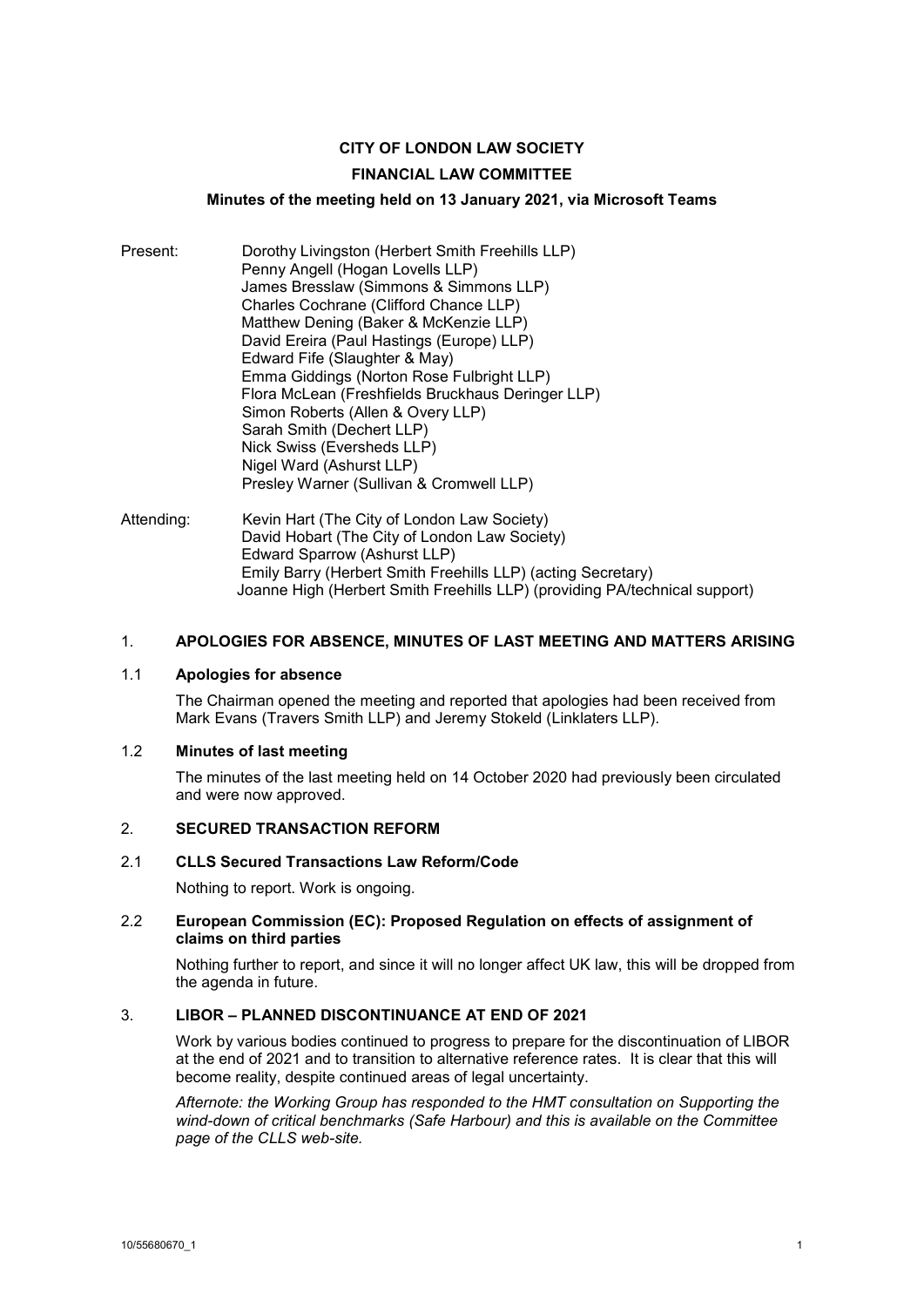# 4. **FIFTH MONEY LAUNDERING DIRECTIVE (MLD 5) – TRUSTS**

The Money Laundering and Terrorist Financing (Amendment) (EU Exit) Regulations 2020 were laid before Parliament on 15 September and (mostly) came into force on 6 October 2020. Excluded Trusts are much wider than originally proposed - see Schedule 3A (Excluded Trusts) which includes financial markets infrastructure trusts (para 10), professional services trusts (FSMA and escrow) (para 11), capital markets trusts (para 13) and commercial transaction trusts (para 14 – the carve out for commercial loans/security trust arrangements). Generally the view is that the exemptions in the final legislation are helpful, and this is partially as a result of the responses to the Consultation.

### 5. **INSOLVENCY**

### 5.1 **Corporate Insolvency and Governance Act 2020**

It was reported that some restructuring plans under the new legislation are starting to be seen, which should assist in setting parameters around what is permissible. The clarification will be welcome.

It was also noted that the moratorium on winding up has been extended again to 31 March 2021.

Furthermore it was noted that the level of priority of unsecured creditors ranking ahead of floating charge holders has been increased, and it was noted that it can be unclear as to the order in which those unsecured creditors rank as between themselves.

### 5.2 **EU adoption of Commission proposal for a Directive on preventive restructuring frameworks, second chance and measures etc**

Nothing to report.

## 5.3 **Financial Collateral Arrangements (No 2) Regulations**

It was noted that section 36 of the Financial Services Bill 2020 seeks to address the vires question regarding the scope of the Financial Collateral Arrangements (No 2) Regulations (cases *Cukurova* and *Nolan*).

Dorothy Livingston and Mark Evans were attempting to include additional wording to remove any risk that the new legislation might itself be open to further challenge, based on statutory precedent. The Financial Markets Law Committee are doing the same.

*Afternote: the legislation was not changed.* 

## 6. **TAX: DAC6 REPORTING RULES**

It was reported that following the end of the Brexit implementation period, the UK had adopted legislation which made significant changes to the DAC6 hallmarks which had resulted in the UK having a much reduced approach to the reporting requirements, which is divergent from the requirements in the EU. The Committee would keep a watching brief.

### 7. **ELECTRONIC SIGNATURES AND OTHER TECHNICAL DEVELOPMENTS**

### 7.1 **Electronic Signatures**

It was reported that following publication of the final report of the Law Commission on the Electronic Execution of Documents (4 September 2019), an addendum to the CLLS/Law Society 2016 joint paper on electronic signatures had been prepared by Nigel Ward and was circulated with the Agenda. When Members had had an opportunity to comment, it would be sent to the other Committees to see if they would like to be associated with it, failing which it would be published as a work of this Committee only.

# 7.2 **CryptoCurrency and Smart Contracts**

It was reported that a Commission Scoping Paper was open for responses until 31 March 2021. The paper reflects some points the Committee have made in informal dialogue.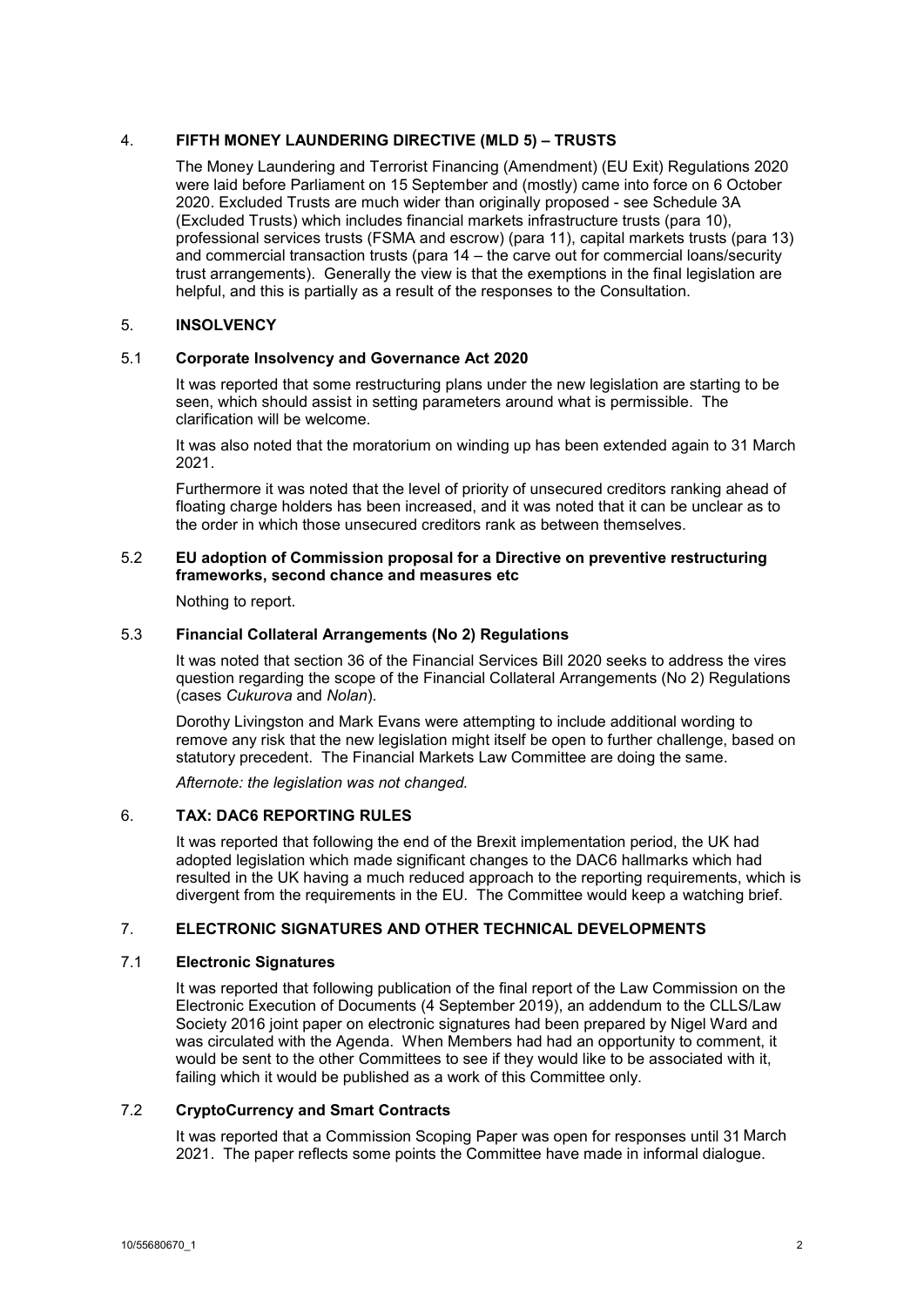There are some concerns about an over-conceptual approach when a practical approach is needed.

*Afternote: the UK Judicial Task Force working group on smart contracts and arbitration is consulting on model forms of arbitration clause and process, with accompanying guidance. The Chairman is a member of the working group. The Committee is now considering further consultations from the Law Commission with a view to responding.* 

### 8. **CLLS LEGAL OPINION GUIDE**

The Committee was reminded that an updated version of the CLLS Legal Opinion Guide had been published in December 2020 (with assistance from retired member Geoffrey Yeowart). This includes amendments relating to e-signatures, disclosure, documents governed by a non-English law or written in a non-English language, opining on documents drafted by another law firm and the SRA Code of Conduct etc.

*Afternote: this is now available on the Committee page of the CLLS website.*

# 9. **BEIS CONSULTATION ON CORPORATE TRANSPARENCY AND REGISTER REFORM (COMPANIES HOUSE)**

Nothing to report.

# 10. **INTERMEDIATED SECURITIES – LAW COMMISSION REVIEW**

It was reported that a Law Commission Scoping Paper: "Intermediated Securities: who owns your shares ?" had been published on 11 November 2020 which outlines problems with the system of intermediated securities and possible solutions. The paper reflects much of the Committee's input. The Government now needs to decide if further work should be undertaken. The Committee would continue to keep a watching brief.

#### 11. **GOVERNMENT PROPOSALS FOR A NEW REGISTER OF BENEFICIAL OWNERS OF OVERSEAS COMPANIES WHICH OWN UK PROPERTY**

Nothing to report.

### 12. **COMPETITION**

### 12.1 **New National Security Controls - Competition Law Committee's submission and cooperation with Company Law Committee**

The Committee was reminded that the UK's National Security and Investment Bill had been published on 11 November 2020. It is expected to become law in spring 2021 once it passes through Parliament and consultations on the scope of the various classes in which foreign direct investment (FDI) requires prior clearance has been assessed and the relevant classes better defined in subsidiary legislation. Once passed, this will introduce for the first time a separate regime and powers for the review of foreign direct investment in the UK (replacing the existing public interest merger regime in the Enterprise Act 2002). The new regime will apply to any acquisition of a "material influence" (15% shareholding or more) in a company, assets (including land) or intellectual property which potentially gives rise to UK national security concerns. 17 specified sectors will be subject to a mandatory notification requirement as regards share acquisitions, but not other sorts of property.

Once law, the Bill will have retroactive effect, in that transactions entered into since the first publication of the Bill may be called in for review within 6 months of the date of passage of the Bill into law, if DBEIS is aware of the transaction and within 5 years if they are not. The mandatory pre-clearance regime and associated voidness of uncleared transactions is expected to be introduced after a grace period of about 6 months.

The CLLS Competition Law Committee is leading work on this and has an ongoing dialogue with DBEIS, points about the extraordinary breadth and extra-territoriality of the provisions, their impracticality and problems from a legal and practical point of view, particularly with regard to financing, have been made. Dialogue is on-going.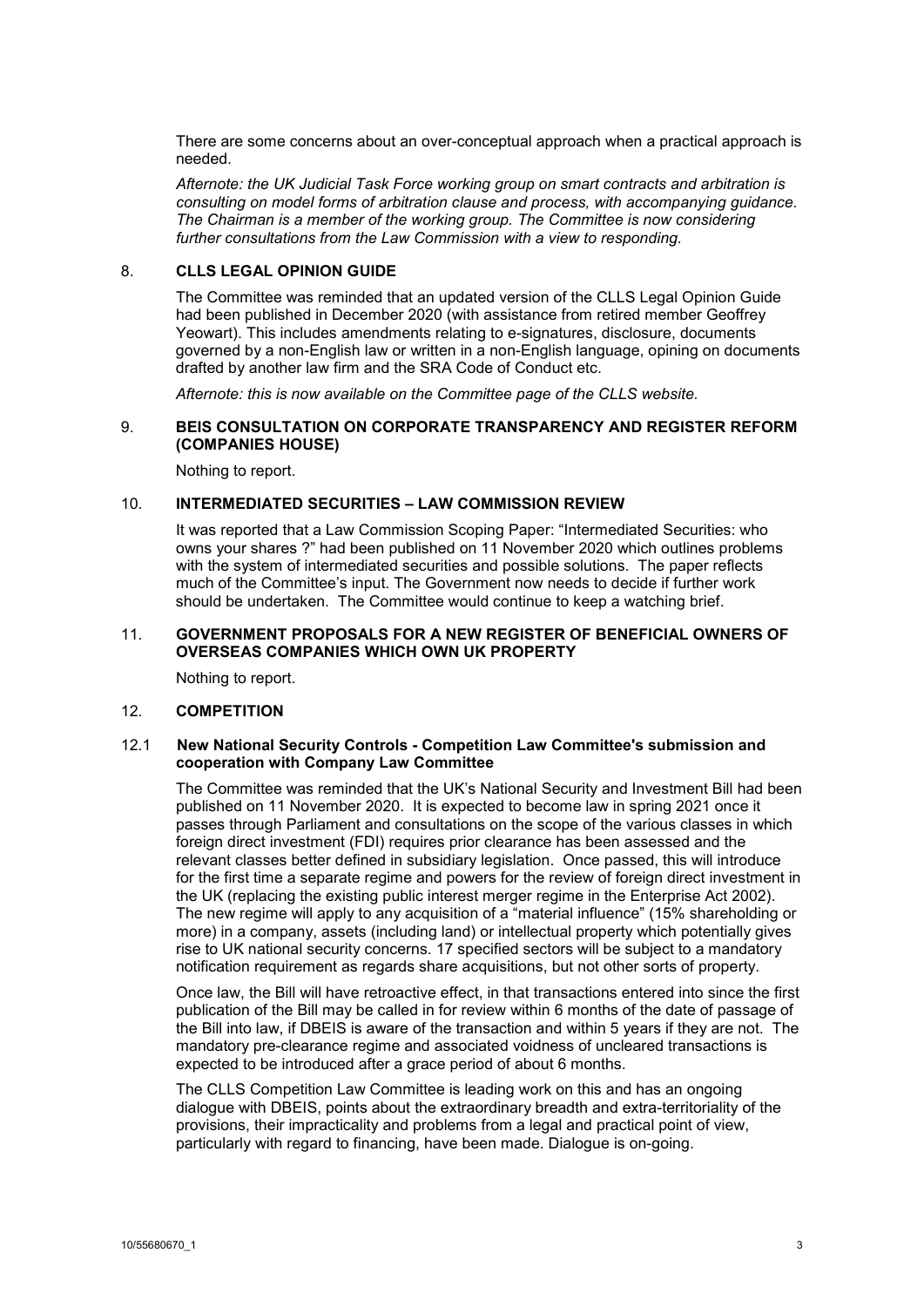*Afternote: The Bill has now become law, but is to become active later in the year. Once active, certain transactions will require mandatory pre-clearance, while some transactions completed since 11th November 2020 could be called in for review, with risk of conditions being imposed that affect the merged businesses.* 

# 12.2 **Takeover Panel – Change to Competition Investigation Provisions**

The Committee noted that current takeover rules allow an offeror to lapse its offer on a second stage merger investigation in the EU or the UK, while other regimes are dealt with by a materiality requirement. It was noted that the Panel propose to replace this rule with a materiality requirement covering all merger situations within its jurisdiction. The result would be that offers may need to be kept open through the second stage process (up to 18 months in the UK) and in the last resort the Panel could require completion even where it was illegal for the offeror to do this and there would be severe penalties on the company and, potentially, its directors, as well as the offeror being unable to exercise control over the acquired business and potentially being ordered to sell it again immediately.

Although in practice the Panel would be unlikely to place an offeror in this position, Competition lawyers have objected on the basis that it is not the place of a self-regulatory body to reserve the right to force companies to breach the law of the country where the self-regulatory body operates. This also includes duties relating to competition law in the new UK/EU Trade Treaty. This has been conveyed in a joint submission with the Company Law Committee. Also the proposal takes no account of the new FDI regime and appears based on a mistaken belief that the UK regime does not enable the CMA to prevent completion of mergers. The proposal initially had considerable support from Corporate lawyers, so it is an uphill struggle to get any change of approach.

From the point of view of this Committee, it was felt that the extended timetable and the financing implications are the most significant aspect, as well as consideration of what conditions lenders might wish to impose so as to ensure that they cannot be regarded as facilitating or encouraging breaches of the law.

*Afternote: this change has been adopted and has become live at the beginning of July 2021. The implications will need to be considered on transactions going forward.* 

## 13. **FINANCIAL STABILITY: EU BANK RECOVERY AND RESOLUTION DIRECTIVE, ARTICLE 55 – CONTRACTUAL RECOGNITION OF BAIL-IN, ISSUES WITH RING FENCED BANKING**

## 13.1 **Resolvability of Too Big to Fail Financial Institutions – BRRD Proposed Moratoria and amendments to Article 55: BRRD II**

It was noted that Directive (EU) 2019/879 (BRRD II) entered into force at the end of June 2019 which required EU Member States to implement by 28 December 2020. This Directive was accompanied by Regulation (EU) 2019/877 on the loss absorbing and recapitalisation capacity of credit institution as investment firms (SRMRII) which applied from 28 December 2020, with some changes in effect from 1 January 2021. (See The Bank Recovery and Resolution (Amendment) (EU Exit) Regulations 2020 https://www.legislation.gov.uk/uksi/2020/1350/contents/made for the extent of implementation forming part of retained EU law.)

### 13.2 **Loan origination and monitoring**

Nothing to report.

# 13.3 **Ring-fencing**

Nothing to report.

# 14. **BREXIT**

**End of Implementation Period, Jurisdiction and Enforcement of Foreign Judgments**